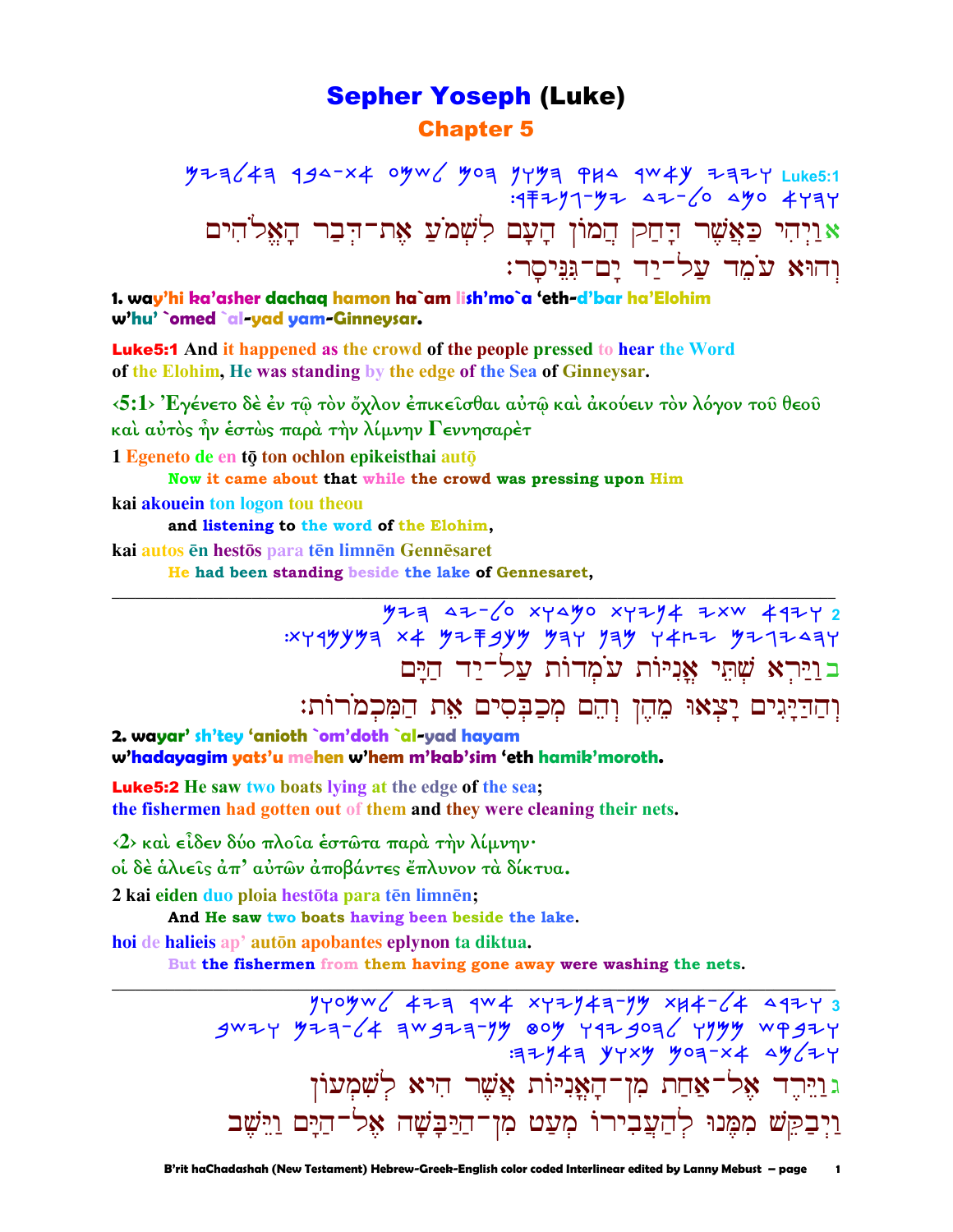# וַיִּלַמֶּד אֶת־הָעָם מִתּוֹךְ הָאֲנִיָּה:

3. wayered 'el-'achath min-ha'anioth 'asher hi' I'Shim'`on way'bagesh mimenu l'ha`abiro m'`at min-hayabashah 'el-hayam wayesheb way'lamed 'eth-ha`am mito'k ha'aniah.

**Luke 5:3** He went down into one of the boats that belonged to Shimeon and asked Him to bring it out a little way from the land into the sea. And He sat and taught the people from the middle of the boat.

 $\langle 3 \rangle$  έμβας δε είς εν των πλοίων, ο ήν Σίμωνος, ήρώτησεν αυτον από της γης έπαναγαγεῖν ὀλίγον, καθίσας δὲ ἐκ τοῦ πλοίου ἐδίδασκεν τοὺς ὄχλους. 3 embas de eis hen tōn ploiōn, ho ēn Simōnos,

And embarking into one of the boats, which was Simon's,

ērōtēsen auton apo tēs gēs epanagagein oligon,

He asked him from the land to put out a little,

kathisas de ek tou ploiou edidasken tous ochlous.

and having sat down, from the boat He was teaching the crowds.

| דוַיְהִי כְּכַלּתוֹ לְדַבִּר וַיֹּא <sub>ּ</sub> מָר אֶל־שִׁמְעוֹן הַעֲבֵר אֶל־עֹמֶק הַיָּם |  |                                         |  |  |
|---------------------------------------------------------------------------------------------|--|-----------------------------------------|--|--|
|                                                                                             |  | וְהוֹרִידוּ אֶת־מִכְמְרוֹתֵיכֶם לָצוּד: |  |  |

4. way'hi k'kaltho l'daber wayo'mer 'el-Shim'`on ha`aber 'el-`omeq hayam w'horidu 'eth-mik'm'rotheykem latsud.

**Luke5:4** When He finished speaking, He said to Shimeon, "Take it out to the deep area of sea and let your nets down to catch."

<4> ως δέ έπαύσατο λαλών, είπεν πρός τον Σίμωνα, Έπανάγαγε είς το βάθος καί χαλάσατε τα δίκτυα ύμων είς άγραν.

4 hos de epausato lalon, eipen pros ton Simona, Epanagage eis to bathos

And when He stopped speaking, He said to Simon, "Put out into the deep water kai chalasate ta diktua hymōn eis agran.

and let down your nets for a catch."

 $x_1x_2y_1y_2-x_4$  <  $x_1y_1z_1-z_2$  y  $x_1y_1z_1$  y  $x_1y_1z_1$  +  $x_1y_1$ הוַיַּעַן שִׁמְעוֹן וַיֹּ**א**מֶר אֶלֵיו מוֹרֵה כָּל־הַלַיִּלַָה יָגַעְנוּ וְלֹא אָחַזְנוּ מְאוּמָה אַךְ עַל־פִּיךְ אוֹרִיד אֶת־הַמִּכְמֹרֶת:

5. waya`an Shim'`on wayo'mer 'elayu Moreh kal-halay'lah yaga`'nu w'lo' 'achaz'nu m'umah 'a'k `al-piyak 'orid 'eth-hamik'moreth.

**Luke5:5** Shimeon answered and said to Him, "Teacher, all night we have grown weary but we have not caught anything. But at Your mouth I shall let down the nets."

 $\langle 5 \rangle$  και άποκριθείς Σίμων είπεν, Έπιστάτα, δι' όλης νυκτός κοπιάσαντες ούδέν έλάβομεν· έπι δέ τώ ρήματί σου χαλάσω τα δίκτυα.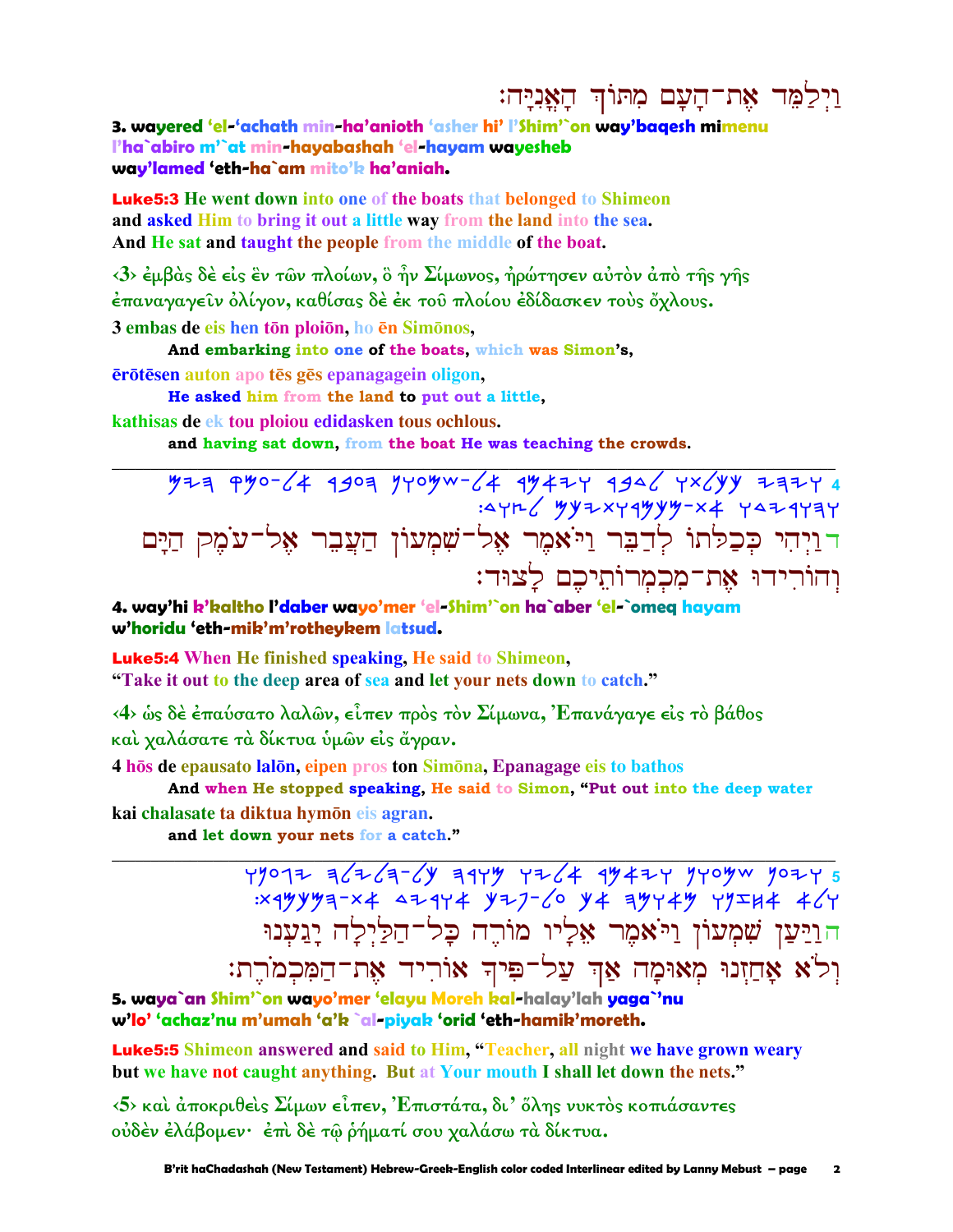#### 5 kai apokritheis Simon eipen, Epistata,

And having answered, Simon said, "Master,

di' holēs nyktos kopiasantes ouden elabomen;

throughout the whole night having labored we caught nothing.

epi de tō hrēmati sou chalasō ta diktua.

But on account of Your word I let down the nets."

וּוַיַּעֲשׂוּ־כֵן וַיִּלְכָדוּ דֵגִים הַרִבָּה מִאֹד וַתִּקַרַע מִכְמַרְתָּם:

6. waya`asu-ken wayil'k'du dagim har'beh m'od watiqara` mik'mar'tam.

**Luke5:6** He did so and they caught so many fish that their net was torn.

<6> και τούτο ποιήσαντες συνέκλεισαν πλήθος ιχθύων πολύ,

διερρήσσετο δέ τα δίκτυα αύτων.

6 kai touto poiēsantes synekleisan plēthos ichthyōn poly,

And having done this they enclosed multitude of fish a great,

dierrēsseto de ta diktua autōn.

and were being torn their nets.

זוַיָּנִיפוּ יָד אֵל־חַבְרֵיהֵם אֲשֶׁר בָאֲנִיָּה הַשִּׁנִיָּה לָבוֹא אֲלִיהֵם וּלְעַזִרַם וַיַּבֹאוּ וַיִּמַלְאוּ אָת־שָׁתֵּי הַאֲנִיּוֹת עַד־לְשָׁקִעָׁ:

7. wayaniphu yad 'el-chab'reyhem 'asher ba'aniah hash'niah labo' 'aleyhem ul'`az'ram wayabo'u way'mal'u 'eth-sh'tey ha'anioth `ad-lish'qo`a.

**Luke5:7** They waved their hands to their friends who were in the second boat to come to them and help them. And they came and filled the two boats to the point of sinking.

<7> και κατένευσαν τοις μετόχοις έν τῷ ἐτέρῳ πλοίῳ τοῦ ἐλθόντας συλλαβέσθαι αύτοις· και ήλθον και έπλησαν αμφότερα τα πλοια ώστε βυθίζεσθαι αυτά.

7 kai kateneusan tois metochois

And they signaled for the partners

en tō heterō ploiō tou elthontas syllabesthai autois;

in the other boat that having come to help them.

kai elthon kai eplēsan amphotera ta ploia hōste bythizesthai auta.

And they came and they filled both boats so as to be sinking them.

 $77496$   $6777$   $7747$   $77999$   $79999$   $77499$   $7749$   $77999$   $77994$   $77994$   $7794$   $7794$   $7794$   $7794$   $7794$   $7794$ חוַיְהִי כִּרְאוֹת שִׁמְעוֹן פֶּטְרוֹס אֶת־זֹאת וַיִּפֹּל לְבִרְכֵּי יַהוּשַׁעַ ויאמר אדני צא־נא מעלי כי־איש חוטא אנכי:

8. way'hi kir'oth Shim'`on Pet'ros 'eth-zo'th wayipol l'bir'key Yahushuà wayo'mar 'Adoni tse'-na' me`alay ki-'ish chote' 'anoki.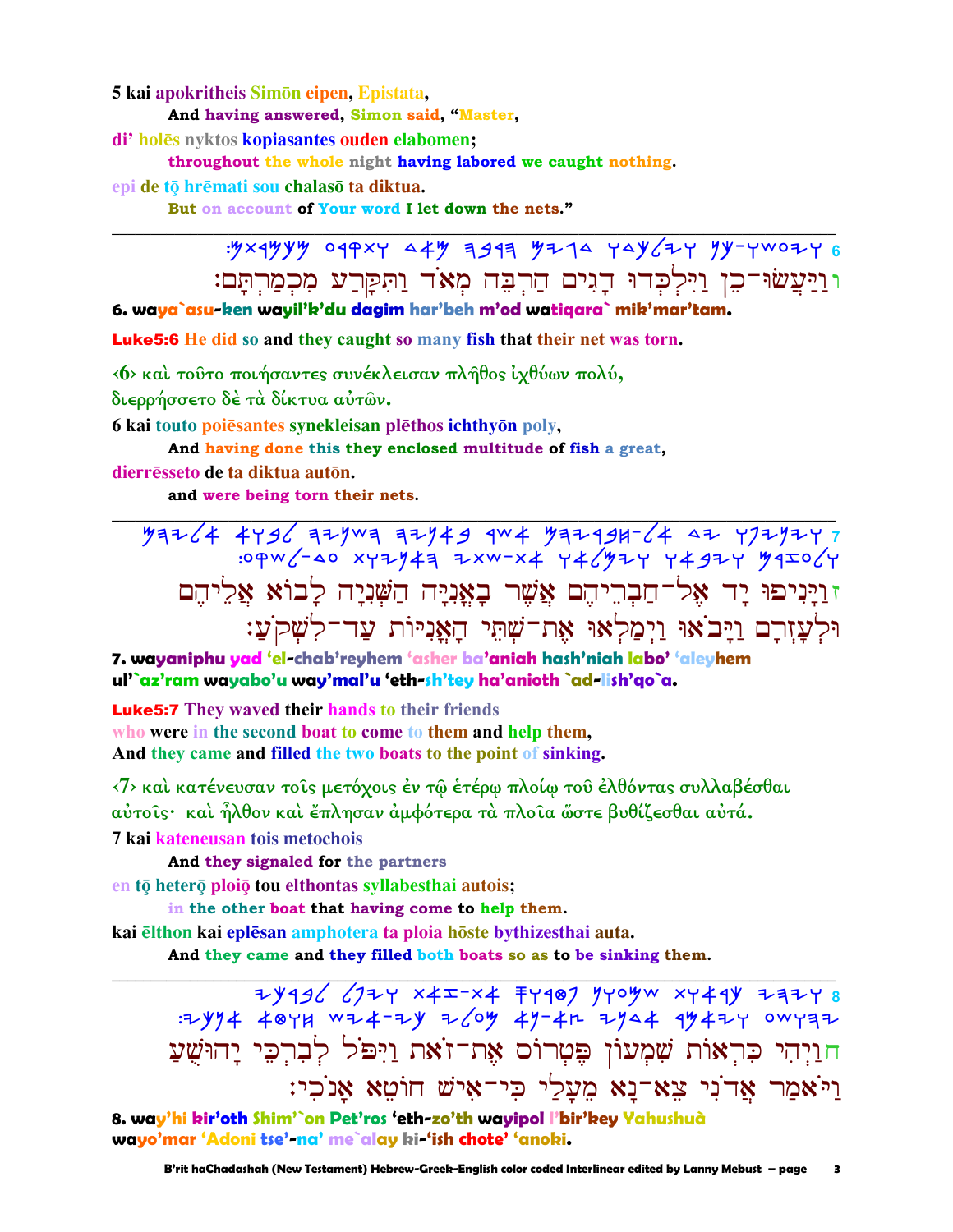**Luke5:8** And it came to pass when Shimeon Petros (Kepha) saw this, he fell down at the feet of OW134 and said, "My Adon (Master), Please leave from me, for I am a sinful man!"

<8> ίδών δέ Σίμων Πέτρος προσέπεσεν τους γόνασιν Ίησου λέγων, "Εξελθε άπ' έμου, ότι άνηρ άμαρτωλός είμι, κύριε.

8 idon de Simon Petros prosepesen tois gonasin Iesou legon,

And having seen this, Simon Peter fell down at the knees of Yahushua saying, Exelthe ap' emou, hoti aner hamartolos eimi, kyrie.

"Depart from me, for a sinful man I am, Master."

 $Y''$   $9'' + 6'' - x + 7$   $Y' + 4 = 9 - x + 1$  $747$   $404$   $4723$   $471-6$ טכִּי שַׁמַּה הֵחֱזִיקַה אוֹתוֹ וְאֵת־כֹל אֲשֶׁר עִמּוֹ על־ציד הדגים אַשר צדוּ:

9. ki shamah hecheziqah 'otho w'eth-kol 'asher `imo `al-tseyd hadagim 'asher tsadu.

**Luke5:9** For amazement had gripped him and all who were with Him because of the catch of fish that they had caught,

<9> θάμβος γάρ περιέσχεν αύτον

και πάντας τους συν αύτω έπι τη άγρα των ιχθύων ών συνέλαβον,

9 thambos gar perieschen auton

For astonishment seized him

kai pantas tous syn auto epi tē agra tōn ichthyōn hōn synelabon,

and all the ones with Him on account of the catch of fish which they took,

4994×7 124 7495 774777-447 9707-44 77 797 10  $7x0y$  492x-64 yrogw-64 owraz 9942r yrogw-go  $.97-w94$   $\Delta$   $Y1x$   $\Delta$  $Y1x$ יּוְכִן גַּם אֶת־יַעֲקֹב וְאֶת־יָהוּחָנָן בְּנֵי זַבְדַי אֲשֵׁר הִתְחַבִּרוּ עם־שִׁמְעוֹן וַיֹּאמֶר יָהוּשָׁעַ אֶל־שִׁמְעוֹן אַל־תִּירָא מֵעַתָּה צור תצור אנשים:

10. w'ken gam 'eth-Ya`aqob w'eth-Yahuchanan b'ney Zab'day 'asher hith'chab'ru `im-Shim'`on wayo'mer Yahushuà 'el-Shim'`on 'al-tira' me`atah tsod tatsud 'anashim.

**Luke5:10** and so also were Yaaqob and Yahuchanan, sons of Zabday, who had been associates with Shimeon. And OW531 said to Shimeon, "Do not fear. From now on you shall surely catch men."

<10> δμοίως δέ και 'Ιάκωβον και 'Ιωάννην υιούς Ζεβεδαίου, οϊ ήσαν κοινωνοί τω Σίμωνι. και είπεν πρός τον Σίμωνα ο Ίησους, Μή φοβου· άπό του νυν άνθρώπους έση ζωγρών.

10 homoiōs de kai Iakōbon kai Iōannēn huious Zebedaiou,

and likewise also James and John the sons of Zebedee,

hoi ēsan koinonoi tō Simoni. kai eipen pros ton Simona ho Iesous,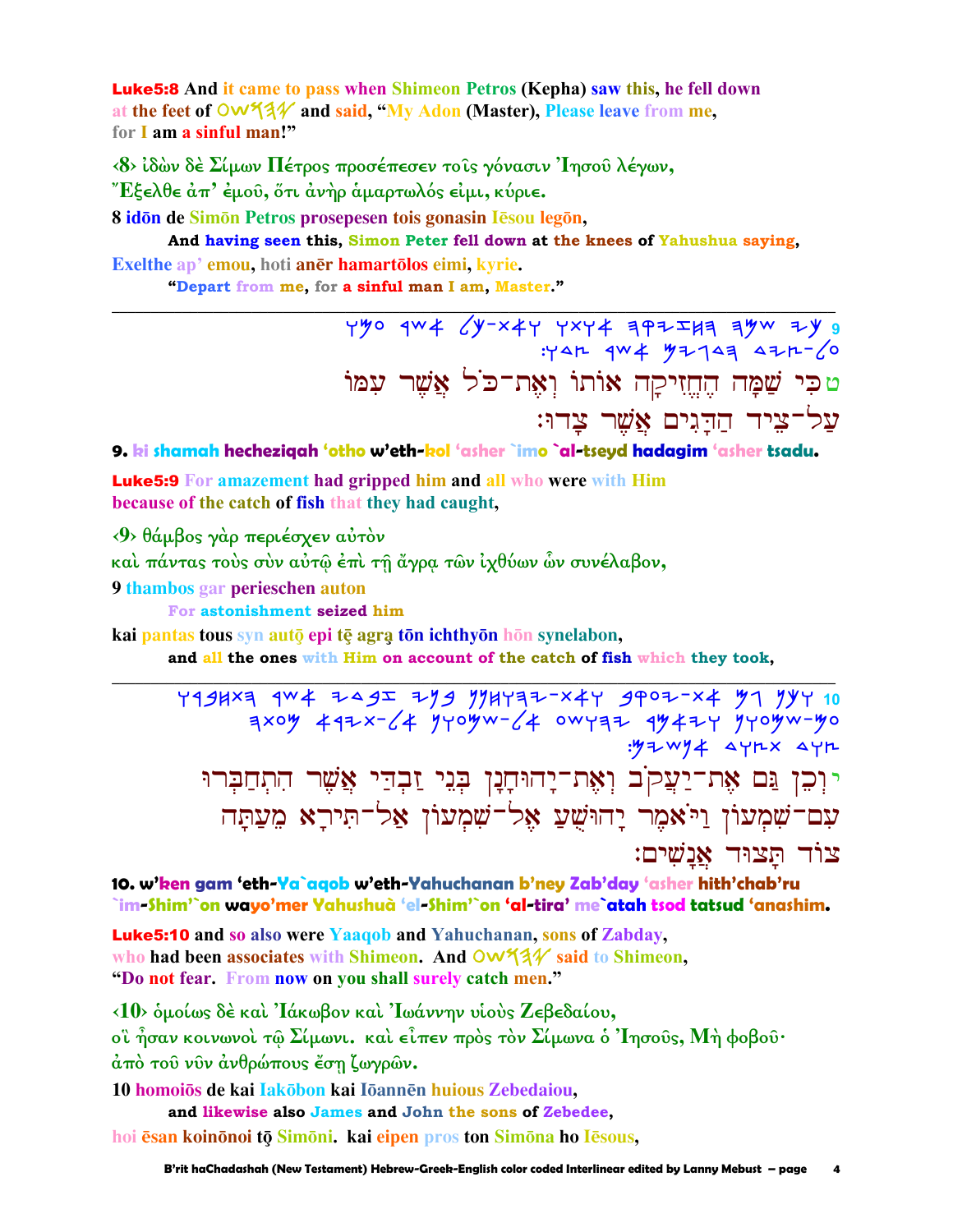who were partners with Simon. And said to Simon Yahushua,

Mē phobou; apo tou nyn anthrōpous esē zōgrōn.

Do not be afraid. From now on men you shall catch.

 $70977764$  xyzy43-x4<br> xy3-x4 yy64 xy3-x4 yy62y יא ויוליכו את־האניות אל־היִבַשָׁה ויעזבו את־הכֹל וילכוּ אחריו:

#### 11. wayoliku 'eth-ha'anioth 'el-hayabashah waya`az'bu 'eth-hakol wayel'ku 'acharayu.

**Luke5:11** They led the boat to the land, and they left everything and followed after Him.

<11> και καταγαγόντες τα πλοία έπι την γην αφέντες πάντα ήκολούθησαν αύτω.

11 kai katagagontes ta ploia epi tēn gēn

And having left behind the boats on the land

aphentes panta ēkolouthēsan autō.

and having left everything, they followed Him.

0794 769 WZX77799 XXX77799 7477 12<br>7777 0974 727770 7277 7297 :294306 644x 274x-44 2944 4946 4264 994x24 יבויהי בהיותו באחת הערים והנה־איש כלו צרוע <u>ויּ</u>רִא אֶת־יָהוּשָׁעַ וַיִּפּׂל עַל־פַּנָיו וַיִּתְחַנֵּן אֵלְיוּ לֵאמֹר אֲדֹנִי אָם־תַּחָפּוֹץ תּוּכַל לְטַחֲרֵנִי:

12. way'hi bih'yotho b'achath he`arim w'hinneh-'ish kulo tsaru`a wayar' 'eth-Yahushuà wayipol`al-panayu wayith'chanen 'elayu le'mor 'Adoni 'im-tach'pots tukal l'tahareni.

**Luke 5:12** And it came to pass, when He was in one of the cities, behold, there was a man who was entirely afflicted by leprosy. He saw  $\mathsf{OW44}$  and he fell on his face pleading with Him, saying, "My Adon, if You are willing, You are able to purify me."

<12> Και έγένετο έν τῷ εἶναι αὐτὸν ἐν μιậ τῶν πόλεων καὶ ἰδοὺ ἀνὴρ πλήρης λέπρας· ἰδὼν δὲ τὸν Ἰησοῦν, πεσὼν έπι πρόσωπον έδεήθη αύτου λέγων, Κύριε, έαν θέλης δύνασαί με καθαρίσαι.

12 Kai egeneto en tō einai auton en mia tōn poleōn

And it came about while He was to be in one of the cities

kai idou anēr plērēs lepras; idōn de ton lēsoun,

and behold there was a man full of leprosy. And having seen Yahushua, peson epi prosopon edeethe autou legon.

having fallen on his face he begged him saying,

Kyrie, ean thelēs dynasai me katharisai. "Master, If You are willing you are able to cleanse me."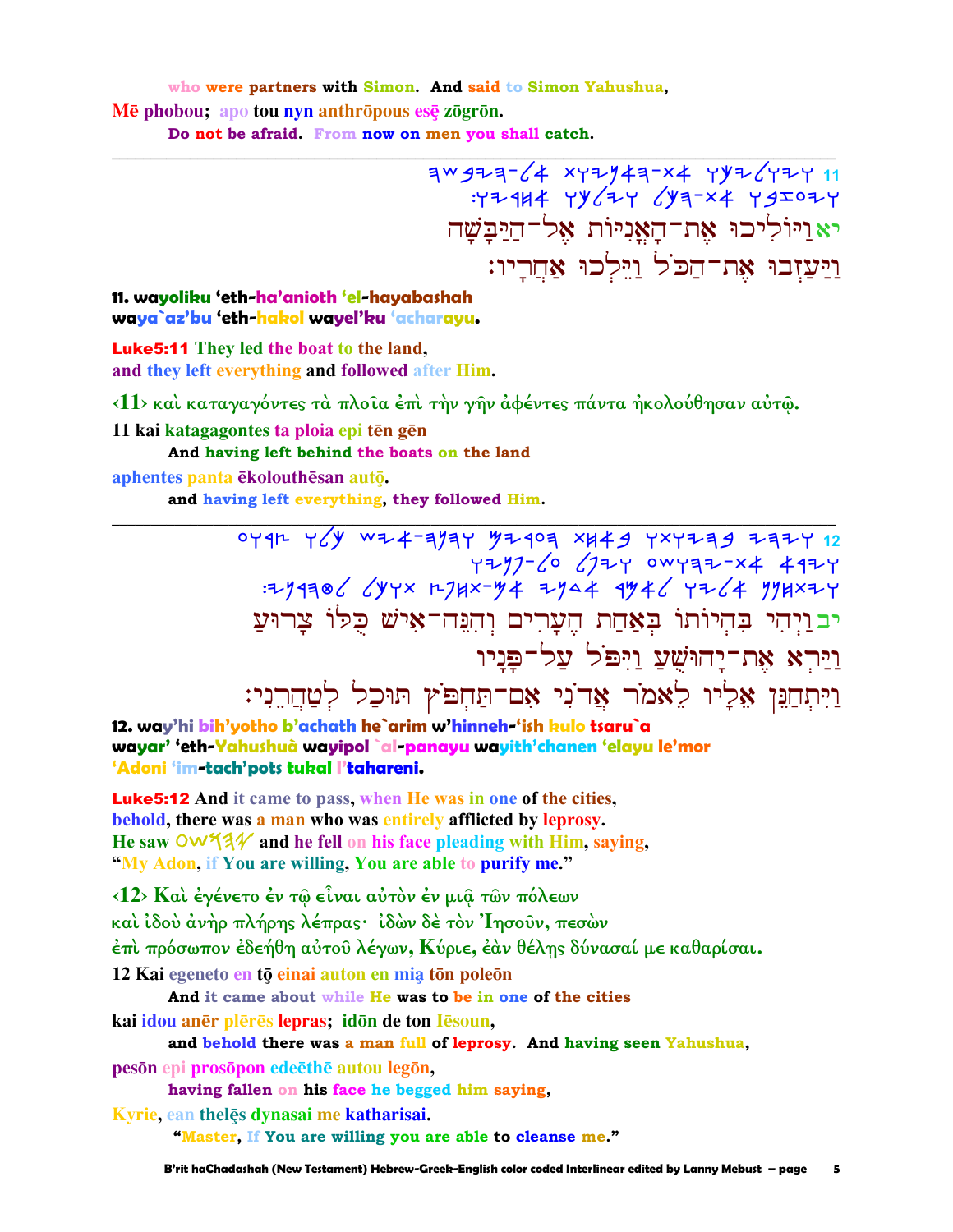478 2414 274 44424 49-0124 442-x4 46 :x0 12 = YYYY = 17 "Y + x 7 Y יגְוַיִּשְׁלַח אֶת־יָדוֹ וַיְגַּע־בּוֹ וַיֹּאמֶר חָפִץ אָנֹכִי טְהָר וּפִתְאֹם סַרַה מִמֵּנּוּ הַצַּרְעַת:

### 13. wayish'lach 'eth-yado wayiga`-bo wayo'mer chaphets 'anoki t'har uphith'om sarah mimenu hatsara`ath.

**Luke 5:13** He reached out His hand and touched him and said, "I desire. Be pure!" And suddenly the leprosy departed from him.

<13> και έκτείνας την χείρα ήψατο αύτου λέγων, Θέλω, καθαρίσθητι· και εύθέως ή λέπρα άπήλθεν άπ' αύτου.

13 kai ekteinas tēn cheira hēpsato autou legōn,

And having stretched out His hand, He touched him saying,

Thelō, katharisthēti; kai eutheōs hē lepra apēlthen ap' autou.

"I am willing, be cleansed." And immediately the leprosy departed from him.

 $7799764$  34417 96384 177 3446 177 3446 174 4469 1746<br>3949 9494 9661 97406 9744 174 444 9744 3446 ידוַיְצַו עָלְיו לְבִלְתִּי סַפֵּר לְאִישׁ כִּי אִם־לֵךְ וְהֵרָאֵה אֵל־הַכֹּהֵן וְהַקְרֵב קָרִבָּן עַל־טָהֶרָתִךְ כַּאֲשֶׁר צִוָּה מֹשֶׁה לְעֵדוּת לָהֶם:

14. way'tsaw `alayu l'bil'ti saper l'ish ki 'im-le'k w'hera'eh 'el-hakohen w'haa'reb aar'ban `al-taharath'ak ka'asher tsiyah Mosheh I'`eduth lahem.

Luke5:14 He commanded him not to tell one, "But go and show yourself to the priest and present the offering for your cleansing, just as Mosheh commanded, as a testimony to them."

<14> και αύτος παρήγγειλεν αύτω μηδενι είπειν,

άλλά άπελθών δεῖξον σεαυτὸν τῷ ἱερεῖ καὶ προσένεγκε περὶ τοῦ καθαρισμοῦ σου καθώς προσέταξεν Μωϋσής, είς μαρτύριον αύτοις.

14 kai autos parēggeilen autō mēdeni eipein.

And He gave orders to him to tell no one,

alla apelthōn deixon seauton tō hierei kai prosenegke

"But having departed show yourself to the priest and make an offering peri tou katharismou sou kathōs prosetaxen Mōusēs, eis martyrion autois.

for your cleaning as Moses commanded, for a testimony to them."

 $o$ yyw  $o$  31 yo yn 3924  $o$  41 yy  $o$  y  $o$  y  $o$  y  $o$  y  $o$  y  $o$  y  $o$  y  $o$  y  $o$   $15$  $7972447(111)$   $437-6$   $4797$ טו וִשַׁמְעוֹ הוֹלֵךְ הַלוֹךְ וְגַהֵל וַיִּקַּבְצוּ עָם רַב לְשָׁמוֹעַ וּלהרפא על־ידוֹ מתחלוּאיהם:

15. w'sham'`o hole'k halo'k w'gadel wayiqab'tsu `am rab lish'mo`a ul'heraphe' `al-yado mitachalu'eyhem.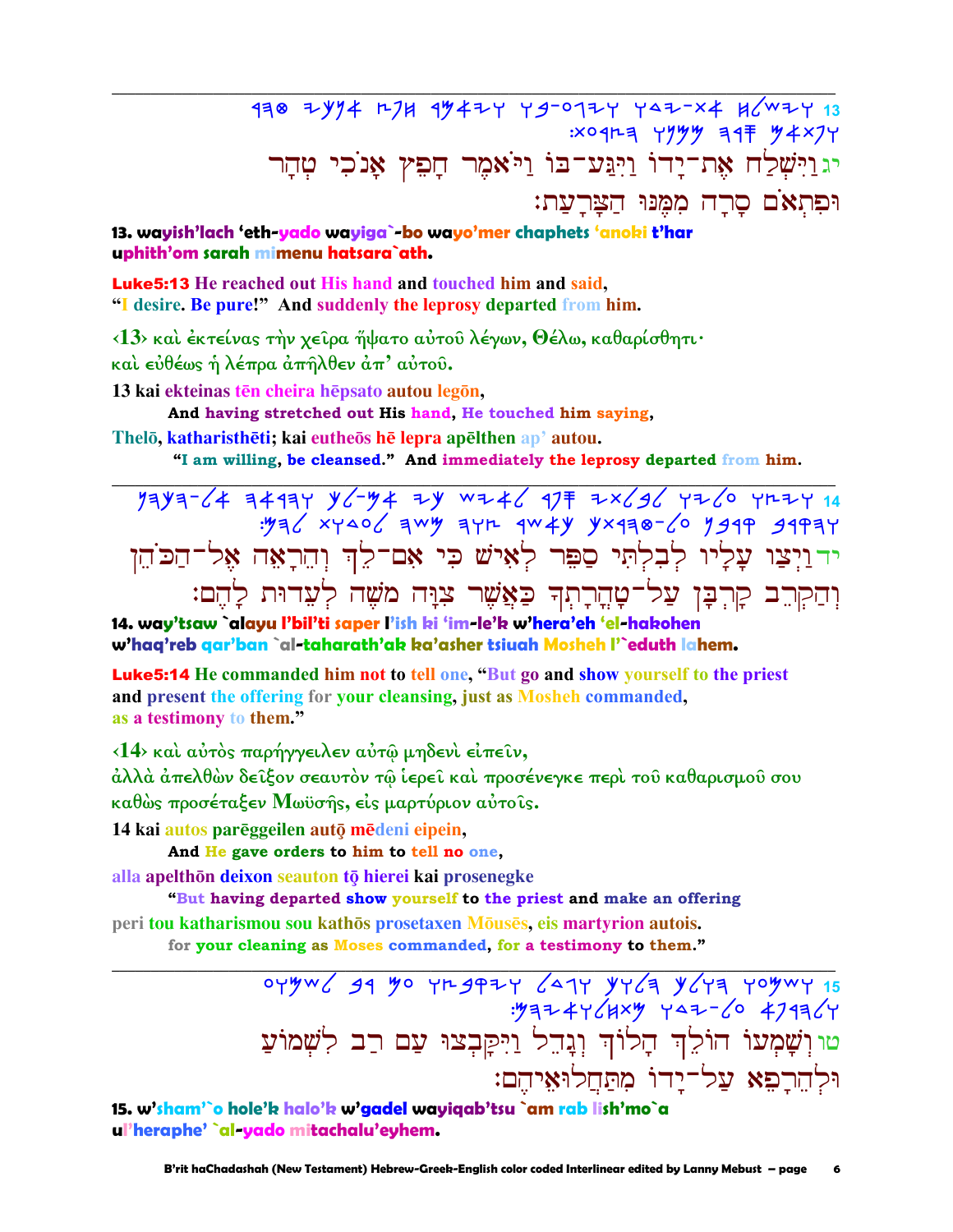**Luke5:15** News about Him spread quickly and increased, and a large group of people gathered to hear Him and to be healed by His hands from their sicknesses.

<15> διήρχετο δέ μαλλον ο λόγος περί αύτου, και συνήρχοντο όχλοι πολλοί ακούειν καί θεραπεύεσθαι άπό των άσθενειων αύτων·

15 diercheto de mallon ho logos peri autou,

But he was spreading even more the word about Him,

kai synērchonto ochloi polloi akouein

and were assembling many crowds to listen

kai therapeuesthai apo tōn astheneiōn autōn; and to be healed from their sicknesses.

> $16$   $16$   $17$   $19$   $19$   $19$   $10$   $10$   $10$   $10$   $10$   $10$   $10$ טזוְהוּא סָר אֵל־הַמִּדִבָּרוֹת וּמְתִפַּלֵל:

16. w'hu' sar 'el-hamid'baroth umith'palel.

**Luke 5:16** But He departed to the wilderness areas and prayed.

 $\langle 16 \rangle$  αύτος δέ ήν υποχωρών έν ταίς έρήμοις και προσευχόμενος.

16 autos de en hypochoron en tais eremois kai proseuchomenos.

But He was withdrawing in the wilderness places and was praying.

: 44796 9797 x9499 49-29x4 yw yz gwz y mygazy יז וַיְהִי הַיּוֹם וְהוּא מְלַמֶּד וּפִרוּשִׁים וּמוֹרֵי הַתּוֹרָה אֲשֶׁר בָּאוּ מִכָּל־כִּפָּרֵי הַגַּלִיל וּמִיהוּדַה וִיְרוּשָׁלַם ישְׁבִים שָׁם וַתְּהִי־בוֹ גִּבוּרַת יַהוַּה לְרִפּוֹא:

17. way'hi hayom w'hu' m'lamed uPh'rushim umorey haTorah 'asher ba'u mikal-k'pharey haGalil umiYahudah wiYrushalam ysh'bim sham wat'hi-bo g'burath Yahúwah lir'po'.

**Luke5:17** And it came on one day when He was teaching, Phrushim and teachers of the law were sitting there who came from all the villages of the Galil and from Yahudah and Yerushalam, and the power of  $3\frac{4}{4}$  was with Him to heal.

<17> Και έγένετο έν μια των ήμερων και αύτος ήν διδάσκων, καὶ ἦσαν καθήμενοι Φαρισαῖοι καὶ νομοδιδάσκαλοι οἳ ἦσαν ἐληλυθότες έκ πάσης κώμης τῆς Γαλιλαίας καὶ Ἰουδαίας καὶ Ἰερουσαλήμ· καί δύναμις κυρίου ήν είς το ίασθαι αύτόν.

17 Kai egeneto en mia tōn hēmerōn kai autos ēn didaskōn,

And it came about on one of the days He was teaching

kai esan kathemenoi Pharisaioi kai nomodidaskaloi

and were sitting down Pharisees and teachers of the law

hoi esan elelythotes ek pases komes tes Galilaias kai Ioudaias kai Ierousalem; who had come from every village of Galilee and Judea and Jerusalem.

kai dynamis kyriou en eis to iasthai auton.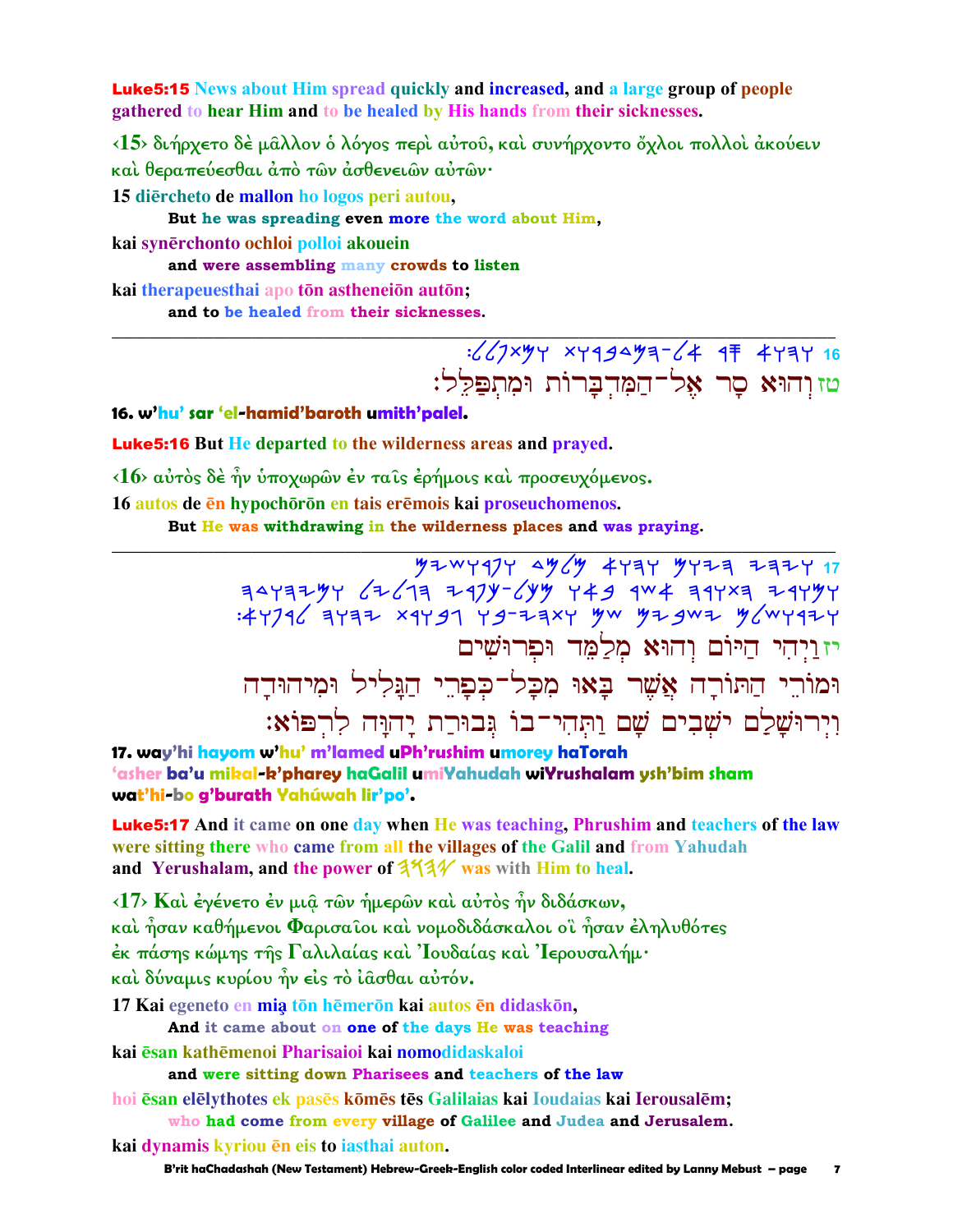And the power of YHWH was in Him to cure.

יחוַהְנֵה אֲנַשִׁים נוֹשִׂאִים אִישׁ בַּמִּטַּה וְהוּא נִכֶה אֲבַרִים וַיְבַקְשׁוּ לַהֲבִיאוֹ אֶל־תּוֹךְ הַבַּיִת וִלָשׂוּם לִפָּנַיו:

18. w'hinneh 'anashim nos'im 'ish bamitah w'hu' n'keh 'ebarim way'baq'shu lahabi'o 'el-to'k habayith w'lasum l'phanayu.

**Luke5:18** Behold, men carrying a man with paralyzed limbs in a bed sought to bring him inside the house and to place him before Him.

<18> και ίδου άνδρες φέροντες έπι κλίνης άνθρωπον δς ήν παραλελυμένος καὶ ἐζήτουν αὐτὸν εἰσενεγκεῖν καὶ θεῖναι [αὐτὸν] ἐνώπιον αὐτοῦ.

18 kai idou andres pherontes epi klinēs anthrōpon hos en paralelymenos And behold men carrying on a pallet a man who had been paralyzed

kai ezētoun auton eisenegkein kai theinai [auton] enōpion autou. and were seeking to carry in him and to place him before Him.

יטולא־מָצְאוּ הֶרֶךְ לְהַכְנִיסוֹ מֵרֹב הָעָם וַיַּעֲלוּ הַגָּנָה וַיּוֹרִידְהוּ עַל־עַרִשׂוֹ בִּין הָרְעָפִים לְתוֹךְ הַבַּיִת לְפִגֵי יָהוּשָׁעַ:

19. w'lo'-mats'u dere'k l'hak'niso merob ha`am waya`alu hagagah wayoriduhu `al-`ar'so beyn har'`aphim l'tho'k habayith liph'ney Yahushuà.

**Luke5:19** They could not find a way to enter it because of how many people there were, so they went up on the roof and lowered him on his cot between the roof tiles into the midst of the house in front of OW34.

<19> και μή ευρόντες ποίας είσενέγκωσιν αυτόν διά τον όχλον, άναβάντες έπὶ τὸ δῶμα διὰ τῶν κεράμων καθῆκαν αὐτὸν σὺν τῷ κλινιδίῳ είς το μέσον έμπροσθεν του Ίησου.

19 kai mē heurontes poias eisenegkōsin auton dia ton ochlon

And not having found by what way they mighty carry him because of the crowd, anabantes epi to dōma dia tōn keramōn kathēkan auton syn tō klinidiō

having gone up onto the roof, through the tiles they let down him with the pallet

eis to meson emprosthen tou Iesou.

into the midst in front of Yahushua.

 $\frac{y \times y + y + x + 4 + y - 20}{y \times y + y + x + 4 + y - 20}$  :y+x40H y /- 4H/\there כוַיַּרְא אֶת־אֱמוּנַתַם וַיֹּאמֶר אֵלְיו בֶּן־אָדָם נִסְלְחוּ־לְךָ חַטֹּאתֶיךָ: 20. wayar' 'eth-'emunatham wayo'mer 'elayu ben-'adam nis'l'chu-l'ak chato'theyak.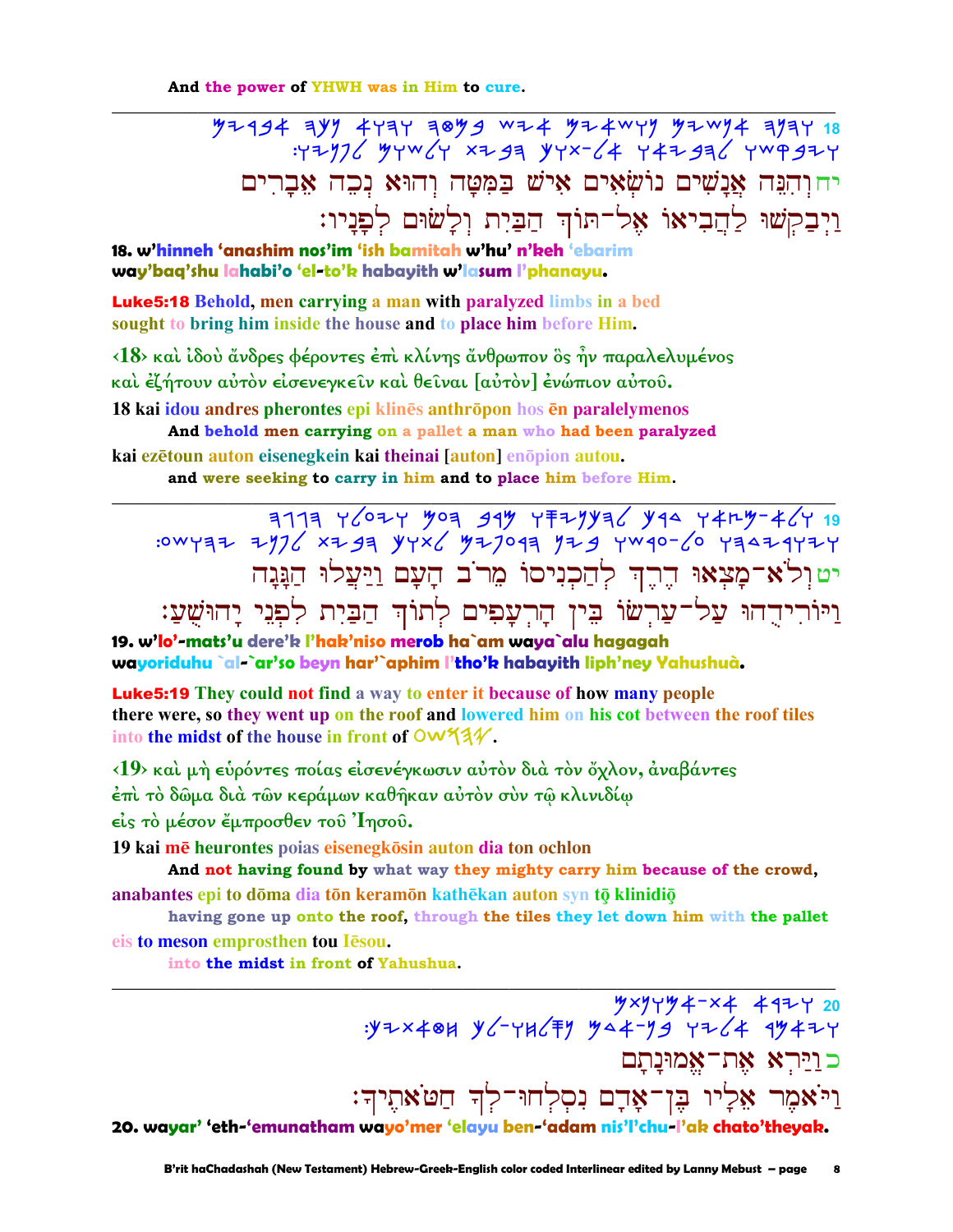**Luke5:20** He saw their faith and said to him, "Son of man, your sins are forgiven to you."

<20> και ίδών την πίστιν αύτων είπεν, Άνθρωπε, αφέωνταί σοι αι αμαρτίαι σου. 20 kai idōn tēn pistin autōn eipen, Anthrōpe, apheōntai soi hai hamartiai sou.

And having seen their faith he said, "Man, have been forgiven you your sins."

 $x + y + y$   $y - z + z$   $y - x + y - z$  $\sqrt{y}$   $\sqrt{77}$   $\sqrt{9}$   $\sqrt{79}$   $\sqrt{9}$   $\sqrt{49}$   $\sqrt{49}$   $\sqrt{49}$   $\sqrt{49}$   $\sqrt{49}$   $\sqrt{49}$   $\sqrt{49}$   $\sqrt{49}$   $\sqrt{49}$   $\sqrt{49}$   $\sqrt{49}$   $\sqrt{49}$   $\sqrt{49}$   $\sqrt{49}$   $\sqrt{49}$   $\sqrt{49}$   $\sqrt{49}$   $\sqrt{49}$   $\sqrt{49}$   $\sqrt{49}$ כאויחלו הסופרים והפרושים לחשב מחשבות לָאמֹר מִי הוּא זֶה הַמְדַבֶּר גִּדוּפִים מִי יוּכַל לסלח לחטאים בלתי האלהים לבדו:

21. wayachelu hasoph'rim w'haP'rushim lachashob machashaboth le'mor mi hu' zeh ham'daber giduphim mi yukal lis'loach lachata'im bil'ti ha'Elohim l'bado.

**Luke5:21** The scribes and the Prushim began to reason in their thoughts, saying, "Who is this man who speaks blasphemies? Who can forgive sins except the Elohim alone?"

<21> και ήρξαντο διαλογίζεσθαι οι γραμματείς και οι Φαρισαίοι λέγοντες, Τίς έστιν ούτος ὃς λαλεί βλασφημίας; τίς δύναται άμαρτίας άφειναι εί μή μόνος ο θεός;

21 kai ērxanto dialogizesthai hoi grammateis kai hoi Pharisaioi legontes,

And began to reason the scribes and the Pharisees saying,

Tis estin houtos hos lalei blasphēmias?

"Who is this who is speaking blasphemies?

tis dynatai hamartias apheinai ei mē monos ho theos? Who is able to forgive sins except alone the Elohim?"

> 1024 4x4 gw 44 - x 4 0 w 4 32 0 4 21 22 כב וַיִּרַע יָהוּשָׁעַ אָת־מַחִשְׁבוֹתָם וַיַּעַן וי אמר אליהם מה אתם חשבים בלבבכם:

22. wayeda` Yahushuà 'eth-mach'sh'botham waya`an wayo'mer 'aleyhem mah 'atem chsh'bim bil'bab'kem.

**Luke5:22 OW 13** knew their thoughts. He answered and said to them, "What are you thinking in your hearts?"

 $\langle 22 \rangle$  έπιγνούς δέ ό 'Iησούς τούς διαλογισμούς αύτων άποκριθείς είπεν πρός αύτούς, Τί διαλογίζεσθε έν ταΐς καρδίαις ύμῶν;

22 epignous de ho lesous tous dialogismous auton apokritheis eipen pros autous,

But having known Yahushua their thoughts, having answered He said to them,

Ti dialogizesthe en tais kardiais hymōn?

"Why are you reasoning in your hearts?

 $779$   $474 - 74$   $72 \times 401$   $76 - 716$   $77$   $474$   $697$   $79$ 23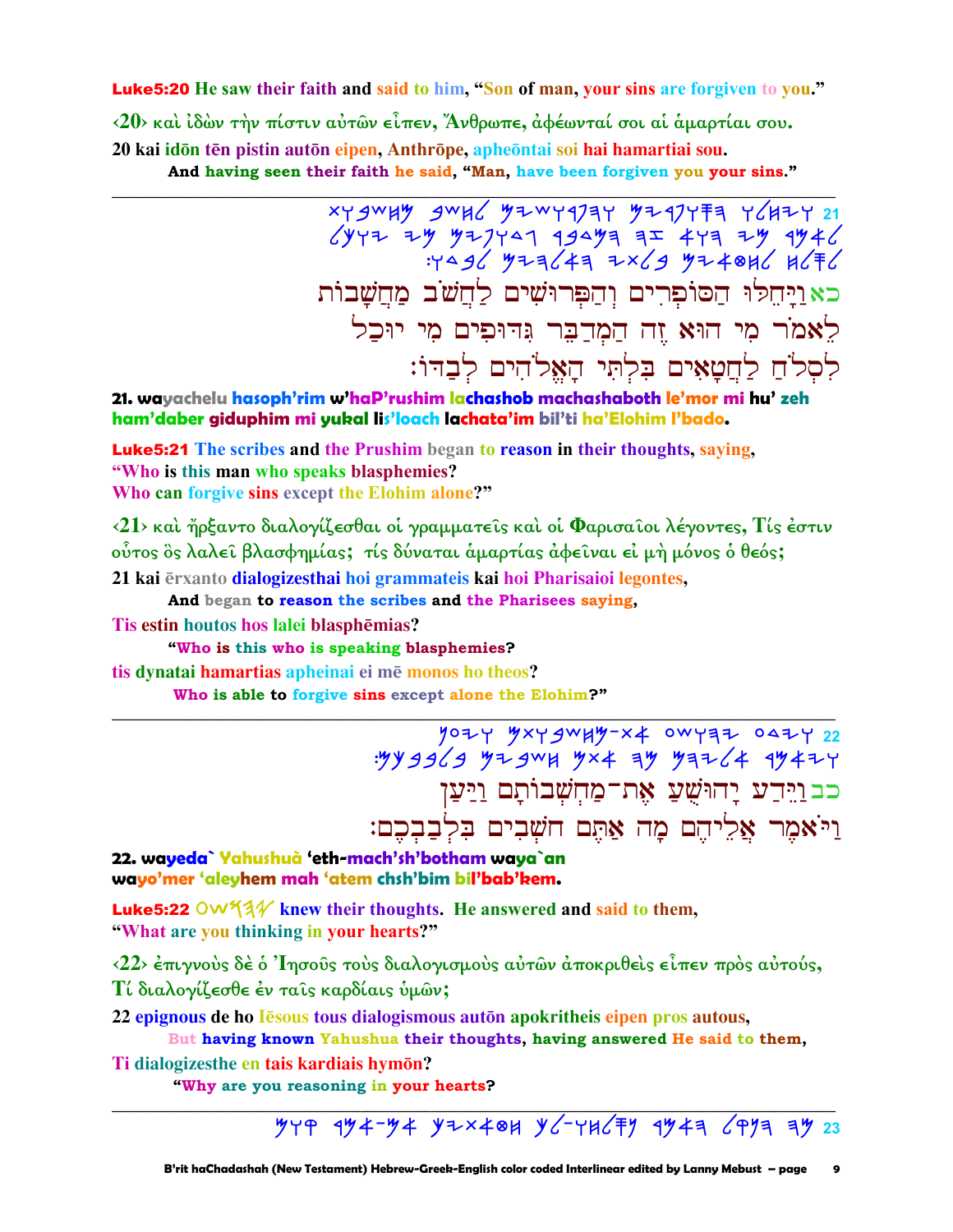# :y (axay כגמה הַנָּקֵל הֵאָמֹר נִסְלְחוּ־לִךְ חַטֹּאתֵיךְ אָם־אָמֹר קוּם <u>וֹהְתַחַקָּה:</u>

### 23. mah hanagel he'amor nis'l'chu-l'ak chato'theyak 'im-'amor gum w'hith'hale'k.

**Luke5:23** "Which is easier: to say, 'Your sins are forgiven to you, or to say, 'Arise and walk?"

<23> τί έστιν εύκοπώτερον, είπειν, Άφέωνταί σοι αί αμαρτίαι σου, η είπειν,

"Έγειρε καὶ περιπάτει;

23 ti estin eukopōteron, eipein, Apheōntai soi hai hamartiai sou,

"Which is easier, to say, have been forgiven you your sins,

e eipein, Egeire kai peripatei?

or to say 'Get up and walk?"

rg 49 yo/wa y/-wa ya 4a-yg ay yyoax yoy/ y 4 24  $y+z^2 + 7y^2 + 9y^2 + 9z^2 + 9y^2 - 6z + 9y^2 + 7y^2 + 9z^2 + 9z^2 + 9z^2 + 9z^2 + 9z^2 + 9z^2 + 9z^2 + 9z^2 + 9z^2 + 9z^2 + 9z^2 + 9z^2 + 9z^2 + 9z^2 + 9z^2 + 9z^2 + 9z^2 + 9z^2 + 9z^2 + 9z^2 + 9z^2 + 9z^2 + 9z^2 + 9z^2 + 9z^2 + 9z^2 + 9z^2 + 9z^2 + 9z^2 +$ כּד אַךְ לְמַעַן תֵּדְעוּן כִּי בֶן־הָאָדָם יֵשׁ־לוֹ הַשָּׁלְטָן בָּאָרֵץ לִסְלֹחַ לַחֲטָאִים וַיֹּאמֶר אָל־נִכֶה הַאָּבָרִים אֹמֵר אַנִי אָלֵיךִ קוּם וְשָׂא אֶת־עַרְשְׂךָ וְלֵךְ אֶל־בִּיתֵךְ:

#### 24. 'a'k l'ma`an ted'`un ki Ben-ha'Adam yesh-lo hashal'tan ba'arets lis'loach lachata'im wayo'mer 'el-n'keh ha'ebarim 'omer 'ani 'eleyak gum w'sa' 'eth-`ar's'ak w'le'k 'el-beytheak.

**Luke5:24 "But, in order that you may know that the Son of Man has authority** on the earth to forgive sins", He said to the paralytic "I say to you, 'Arise, and pick up your cot, and go to your house."

<24> ΐνα δέ είδητε ότι ο υίος του ανθρώπου εξουσίαν έχει έπι της γης αφιέναι αμαρτίας - είπεν τω παραλελυμένω, Σοι λέγω, έγειρε και άρας το κλινίδιόν σου πορεύου είς τον οίκόν σου.

24 hina de eidēte hoti ho huios tou anthrōpou exousian echei

But in order that you may know that the Son of Man has authority epi tēs gēs aphienai hamartias - eipen tō paralelymenō,

on earth to forgive sins He said to the one having been paralyzed, Soi legō, egeire kai aras to klinidion sou poreuou eis ton oikon sou.

to you I say, Get up and having picked up your pallet and go to your house.

כהוַיִּמַהֵר וַיָּקָם לְעֵינֵיהֵם וַיִּשָׂא אֵת מִשִׁכָּבוֹ וַיֵּלֵךְ אֵל־בֵיתוֹ וַיִּהַלֵּל אֶת־הַאֱלֹהִים:

10

25. way'maher wayaqam l'`eyneyhem wayisa' 'eth mish'kabo wavele'k 'el-beytho way'halel 'eth-ha'Elohim. B'rit haChadashah (New Testament) Hebrew-Greek-English color coded Interlinear edited by Lanny Mebust - page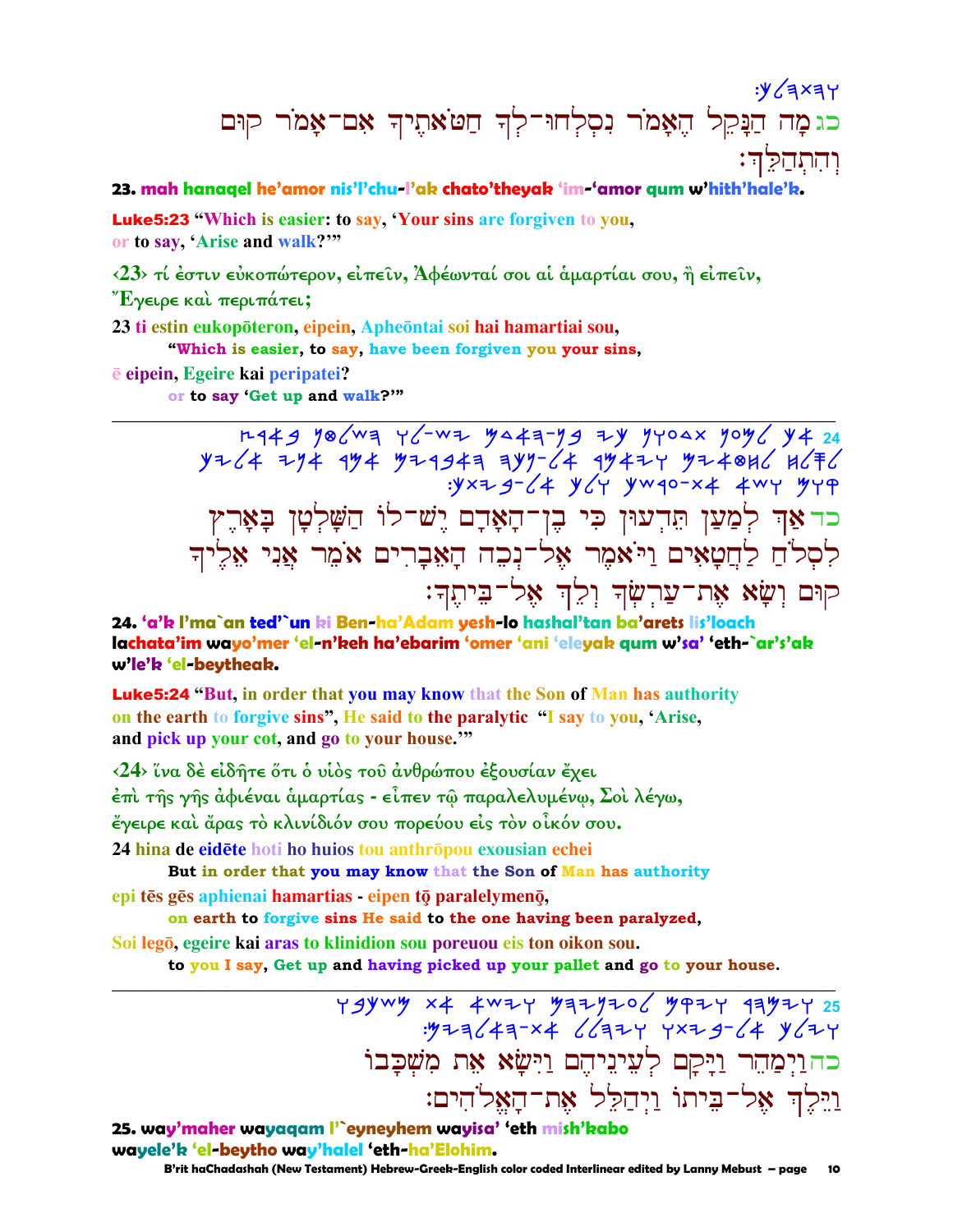**Luke 5:25** Immediately he arose before their eyes, and picked up on which he had been lying on, and went to his house praising the Elohim.

<25> και παραχρήμα άναστας ένώπιον αύτων, άρας έφ' ο κατέκειτο, άπήλθεν είς τον οίκον αύτου δοξάζων τον θεόν.

25 kai parachrēma anastas enōpion autōn, aras

And at once having arisen in front of them, having picked up

eph' ho katekeito, apelthen eis ton oikon autou doxazon ton theon.

that upon which he was lying, he departed to his house glorifying the Elohim.

 $\frac{y^2}{26}$  P23/43-X4 YY192Y Y'X4 3P2IA 3YWY 26 כוושַׁמָּה הֵחֵזִיקַה אֵת־כִלַּם וַיִּבָרֵכוּ אֵת־הָאֵלֹהִים וַיִּמַּלְאוּ יְרִאָה וַיֹּאמִרוּ כִּי נִפְלַאוֹת רַאִינוּ הַיּוֹם:

26. w'shamah hechezigah 'eth-kulam way'baraku 'eth-ha'Elohim wayimal'u yir'ah wayo'm'ru ki niph'la'oth ra'inu hayom.

**Luke5:26** Astonishment seized them all and they blessed the Elohim and were filled with fear. They said, "For we have seen wonders today!"

<26> και έκστασις έλαβεν άπαντας και εδόξαζον τον θεόν καὶ ἐπλήσθησαν φόβου λέγοντες ὅτι Εἴδομεν παράδοξα σήμερον. 26 kai ekstasis elaben hapantas kai edoxazon ton theon

And terror seized everyone and they were glorifying the Elohim

kai eplēsthēsan phobou legontes hoti Eidomen paradoxa sēmeron. and they were filled with fear saying, we saw remarkable things today.

> $17444$   $396$   $7764$   $19477$   $7993$   $x799$   $9077$   $4737$ כזוַיְהִי אַחֲרֵי כֵן וַיֵּצֵא וַיַּרִא מוֹכֵס אֵחֲד וּשָׁמוֹ לֵוִי וְהוּא יוֹשֵׁב בִּבִית הַמֶּכֵס וַיֹּאמֶר אֵלַיו לְכַה אַחֲרֵי:

27. way'hi 'acharey ken wayetse' wayar' mokes 'echad ush'mo Lewi w'hu' yosheb b'beyth hamekes wayo'mer 'elayu l'kah 'acharay.

**Luke5:27** And it came to pass afterward He went out and saw a certain tax collector named Lewi, who was sitting in the house of the tax office, and He said to him, "Follow after Me."

<27> Και μετά ταύτα έξηλθεν και έθεάσατο τελώνην ονόματι Λευιν καθήμενον έπὶ τὸ τελώνιον, καὶ εἶπεν αὐτῷ, Ἀκολούθει μοι.

27 Kai meta tauta exelthen kai etheasato telonen onomati Leuin kathemenon

And after these things He went out and saw a tax collector by name Levi sitting epi to telõnion, kai eipen autō, Akolouthei moi.

in the tax office, and He said to him, "Follow Me."

 $777414$   $464$   $464$   $4971$   $4972$   $4972$   $49707$   $428$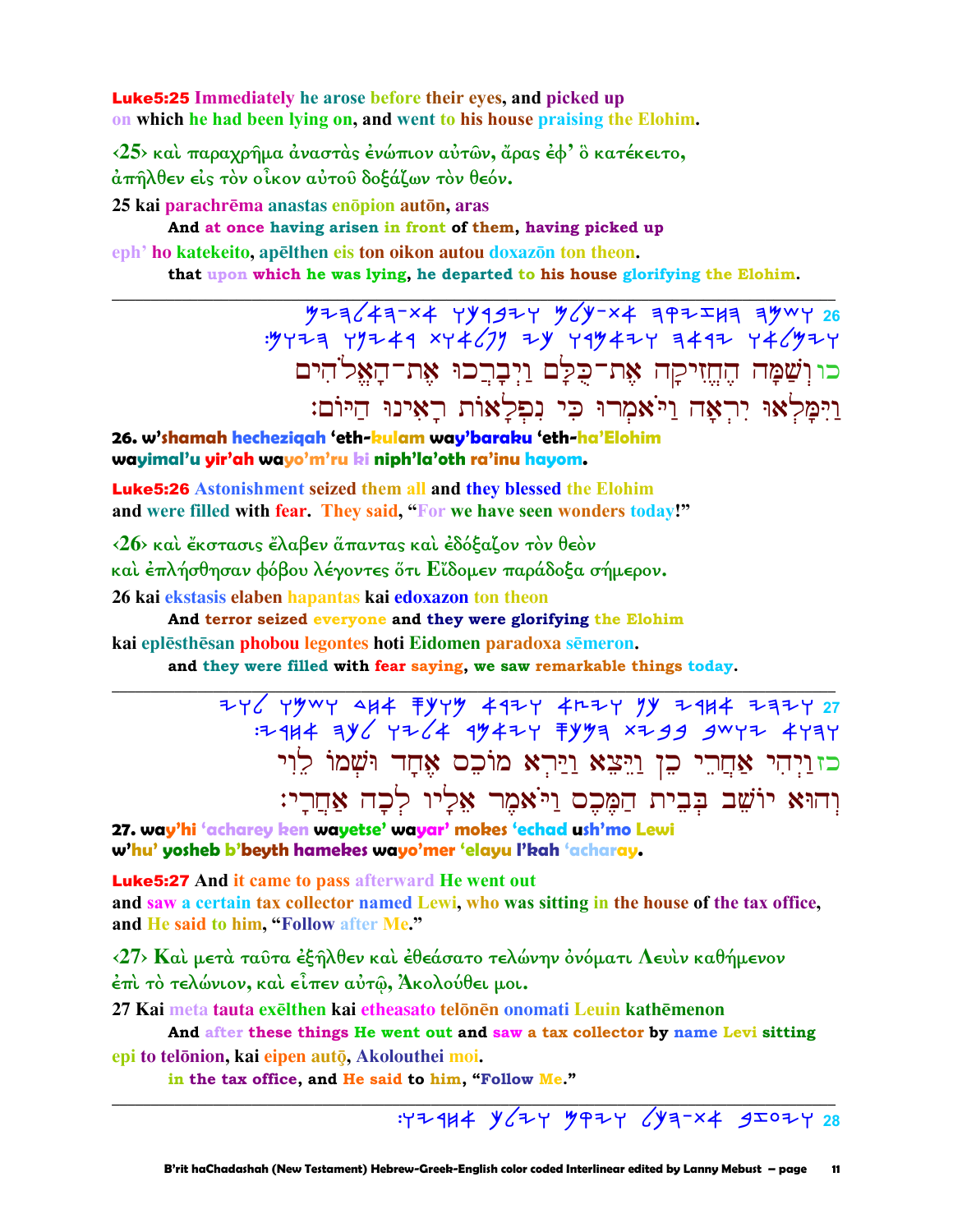כח<u>וי</u>עזב את־הכל ויקם וילד אחריו:

28. waya`azob 'eth-hakol wayagam wayele'k 'acharayu.

**Luke 5:28** He left everything, and arose and followed after Him.

<28> και καταλιπών πάντα άναστας ήκολούθει αυτώ.

28 kai katalipon panta anastas ekolouthei auto.

And having left behind everything and having arisen he was following Him.

YXZ99 6447 3XWY ZY6 Y6-WOZY 29 : 54-90 54-944 724 74-844 74-4744 74-7474-74 74-740 כטוַיַּעֲשׂ־לוֹ לֵוִי מִשְׁתָּה גֵדוֹל בִּבְיתוֹ

וְעַם־רַב מְן־הַמּוֹכְסִים וַאֲנַשִׁים אֲחֶרִים הַיוּ מִסְבִּים עִמַּהֵם:

29. waya`as-lo Lewi mish'teh gadol b'beytho w'`am-rab min-hamok'sim wa'anashim 'acherim hayu m'subim `imahem.

**Luke5:29** Lewi made a great banquet for Him in his house, and a large group of people including tax collectors and other men were reclining with Him.

<29> Και έποίησεν δοχήν μεγάλην Λευις αύτω έν τη οικία αύτου,

και ήν όχλος πολύς τελωνών και άλλων οι ήσαν μετ' αύτων κατακείμενοι.

29 Kai epoiēsen dochēn megalēn Leuis auto en tē oikia autou,

And arranged a great banquet Levi for Him in his house,

kai ēn ochlos polys telonon

and there was a great crowd of tax collectors

kai allōn hoi ēsan met' autōn katakeimenoi.

and others who were with them reclining.

7242y2x-6 y2wyqJay yag qw4 y2qyfa yyy62y 30<br>34y248y43yyya-yo y2xwy y26y4 yx4 oyay yqy4zy לנילונו הסופרים אֲשֶׁר בָהֵם וְהַפְּרוּשִׁים עַל־תַלְמִידָיו וַיֹּאמְרוּ מַדוּעַ אַתְּם אֹכְלִים וְשֹׁתִים עִם־הַמּוֹכְסִים וְהַחַטַּאִים:

30. wavilony hasoph'rim 'asher bahem w'haP'rushim `al-tal'midavy wayo'm'ru madu`a 'atem 'ok'lim w'shothim `im-hamok'sim w'hachata'im.

**Luke5:30** The scribes who were among them and the Prushim grumbled about His disciples and said, "Why are You eating and drinking with the tax collectors and sinners?"

<30> και έγόγγυζον οι Φαρισαίοι και οι γραμματείς αύτων προς τους μαθητάς αύτου λέγοντες, Διά τί μετά των τελωνών και άμαρτωλων έσθίετε και πίνετε;

30 kai egoggyzon hoi Pharisaioi kai hoi grammateis autōn pros tous mathētas autou And were murmuring the Pharisees and their scribes against His disciples

legontes, Dia ti meta tōn telōnōn kai hamartōlōn esthiete kai pinete? saying, "Why with the tax collectors and sinners are You eating and drinking?"

 $4796$   $4796$   $47974$   $47974$   $47993$   $4764$   $4447$   $4947$   $40979$   $479$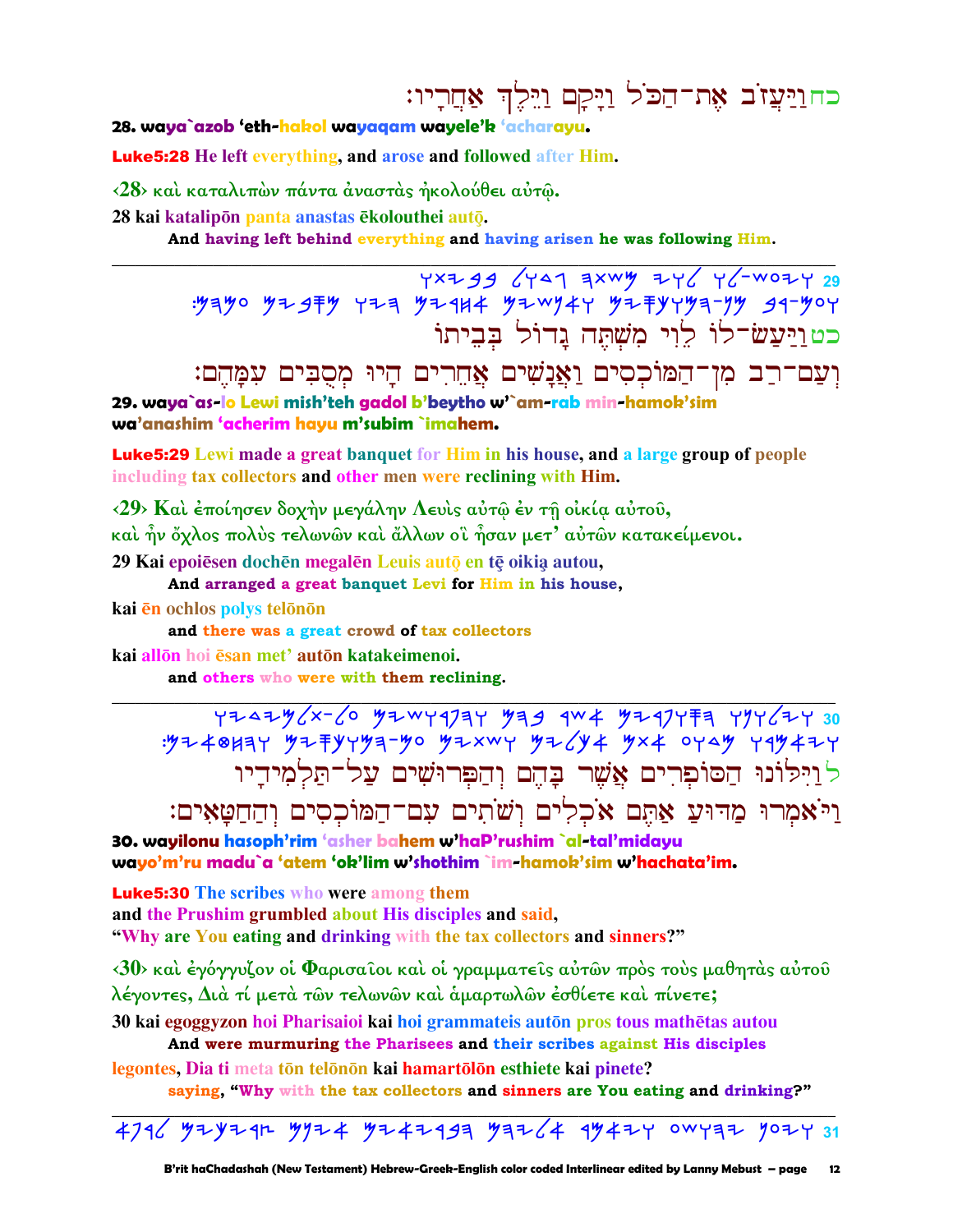# $.97647 - 947$ לאַוַיַּעַן יָהוּשֻׁעַ וַיֹּאמֶר אֲלֵיהֶם הַבְּרִיאִים אֵינָם צְרִיכִים לְרֹפֵא פי אם־החלים:

### 31. waya`an Yahushuà wayo'mer 'aleyhem hab'ri'im 'eynam ts'rikim l'rophe' bi 'im-hacholim.

**Luke5:31 OW534** answered and said to them, "The healthy do not need a healer, but those who are sick."

 $\langle 31 \rangle$  και άποκριθείς ο 'Iησούς είπεν πρός αύτούς,

Ού χρείαν έχουσιν οι υγιαίνοντες ιατρού άλλα οι κακώς έχοντες·

31 kai apokritheis ho lesous eipen pros autous,

And having answered Yahushua said to them.

Ou chreian echousin hoi hygiainontes iatrou alla hoi kakōs echontes;

"No need have the ones being healthy of a physician but the ones having illness."

: 924013-94 24 34 YWX ( 92 PZ AR3 4419 ( 2x49 4 ( 32 לבלֹא בָאתִי לִקְרוֹא הַצַּהִיקִים לַתְּשׁוּבָה כִּי אָם־הַחֲטָאִים: 32. lo' ba'thi lia'ro' hatsadiaim lat'shubah ki 'im-hachata'im.

**Luke 5:32** "I have not come to call the righteous to repentance but sinners."

<32> ούκ έλήλυθα καλέσαι δικαίους άλλά άμαρτωλούς είς μετάνοιαν.

32 ouk elēlytha kalesai dikaious alla hamartōlous eis metanoian.

"I have not come to call the righteous but sinners to repentance."

 $74427$   $74729$   $7947$   $7947$   $7942$   $7942$   $7942$   $7942$   $7942$   $7942$   $793$ yy yiwo yiwyqja zaiyax yiy xyyux yiqyir<br>yixwy yiayi yiazyax לגריאקרו אַלְיו הֵן תַּלְמִיהֵי יָהוּחָנָן מַרִבִּים לַצוּם וָאֹמְרִים תְּחְנּוֹת וְגַם תַּלְמִידֵי הַפִּרוּשִׁים עֹשִׂים כֵּן וִתַלְמִידִיךְ אֹכְלִים וְשֹׁתִים:

33. wayo'm'ru 'elayu hen tal'midey Yahuchanan mar'bim latsum w'om'rim t'chinoth w'gam tal'midey haP'rushim `osim ken w'thal'mideyak 'ok'lim w'shothim.

**Luke5:33** They said to Him, "See, The disciples of Yahuchanan frequently fast and recite supplications. The disciples of the Prushim also do the same, but Your disciples eat and drink."

 $\langle 33 \rangle$  θί δέ είπαν πρός αύτόν, θί μαθηταί 'Ιωάννου νηστεύουσιν πυκνά καὶ δεήσεις ποιοῦνται ὁμοίως καὶ οἱ τῶν Φαρισαίων, οἱ δὲ σοὶ ἐσθίουσιν και πίνουσιν.

33 Hoi de eipan pros auton. Hoi mathētai Iōannou nēsteuousin pykna But they said to him, John's disciples fast often

kai deēseis poiountai homoios kai hoi tōn Pharisaiōn, and offer prayers likewise also the ones of the Pharisees.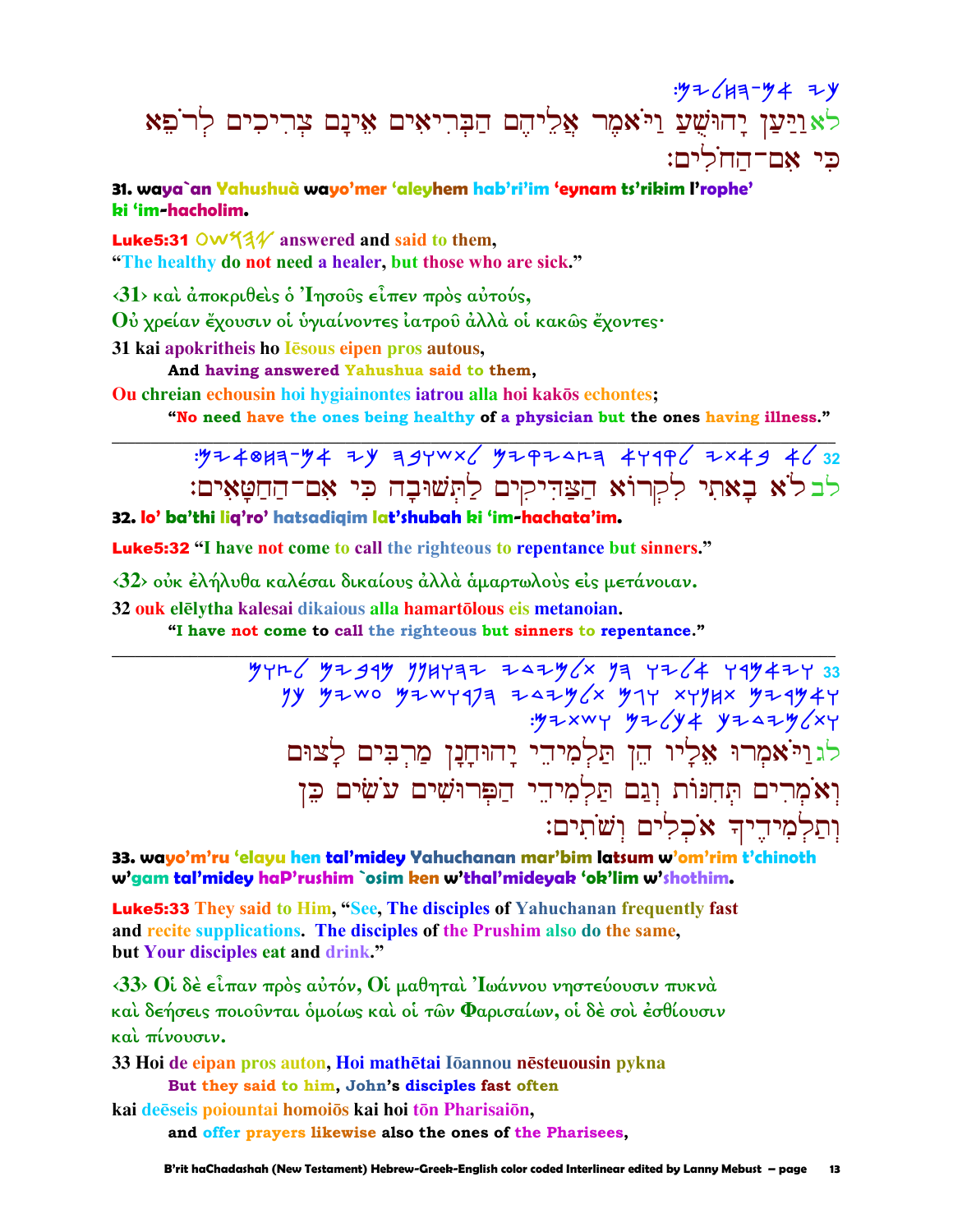## hoi de soi esthiousin kai pinousin.

but the ones to You eat and drink.

34. wayo'mer 'aleyhem hathuk'lu 'anos b'ney hachupah latsum w'hechathan `odenu `imahem.

**Luke5:34** And He said to them, "Can you compel the sons of the wedding canopy to fast when the groom is still with them?"

<34> ο δέ Ίησούς είπεν πρός αύτούς, Μή δύνασθε τούς υίούς του νυμφώνος έν ὧ ὁ νυμφίος μετ' αὐτῶν έστιν ποιήσαι νηστεῦσαι;

34 ho de Jesous eipen pros autous, Me dynasthe tous huious tou nymphonos But Yahushua said to them, "You are not able the sons of the wedding attendants

en hō ho nymphios met' autōn estin poiēsai nēsteusai? while the bridegroom with them is to make to fast are you?"

> $\frac{y}{2}+y+y+\frac{y}{2}+y+\frac{y}{2}+\frac{y}{2}+\frac{y}{2}+\frac{y}{2}+\frac{y}{2}+\frac{y}{2}+\frac{y}{2}+\frac{y}{2}+\frac{y}{2}+\frac{y}{2}+\frac{y}{2}+\frac{y}{2}+\frac{y}{2}+\frac{y}{2}+\frac{y}{2}+\frac{y}{2}+\frac{y}{2}+\frac{y}{2}+\frac{y}{2}+\frac{y}{2}+\frac{y}{2}+\frac{y}{2}+\frac{y}{2}+\frac{y}{2}+\frac{y}{2}+\frac{y}{2}+\frac{y}{2}+\frac{y}{2}+\frac{y}{$ להוְאוּלַם יַמִים בַּאִים וִלְקַח מֶאָתַם הֶחֲתַן אֶז יַצוּמוּ בַּיַּמִים הַהֱמֵה:

### 35. w'ulam yamim ba'im w'luqach me'itam hechathan 'az yatsumu bayamim hahemah.

**Luke5:35** "However, the days shall come when the groom is taken away from them; then they shall fast in those days."

 $\langle 35 \rangle$  έλεύσονται δέ ήμέραι, και όταν άπαρθη άπ' αύτων ο νυμφίος, τότε νηστεύσουσιν έν έκείναις ταις ήμέραις.

35 eleusontai de hēmerai, kai hotan aparthē ap' autōn ho nymphios,

"But shall come days, also when is taken away from them the bridegroom tote nēsteusousin en ekeinais tais hēmerais. then they shall fast in those days."

> לוניִדַבִּר אֲלֵיהֵם נֵּם אֵת־הַמָּשָׁל הַזֶּה אֵין אִישׁ מַעֲלֵה מַטְלִית שָׁל־בֶּגֶד חַדֵשׁ עַל־בָּגֶד בַּלוּי כִּי אָם־כֵּן גַּם החדש יִקַּרֵעַ וְגַם לֹא־תִשְׁוָה מַטְלִית הֵחֲדַשׁ לַבָּלוּי:

36. way'daber 'aleyhem gam 'eth-hamashal hazeh 'eyn 'ish ma`aleh mat'lith shel-beged chadash `al-beged baluy ki 'im-ken gam hechadash yigare`a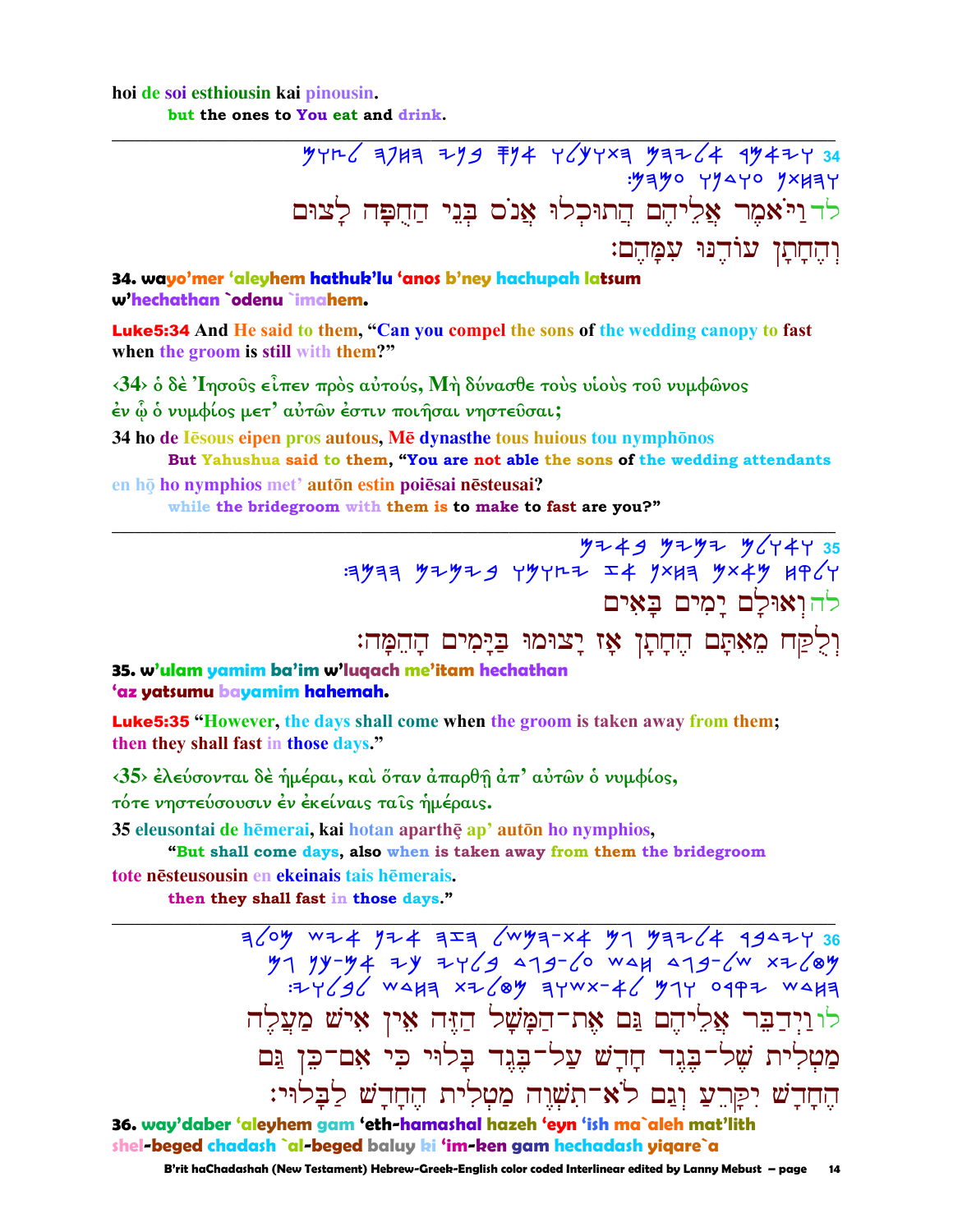#### **w'gam lo'-thish'weh mat'lith hechadash labaluy.**

Luke5:36 **And He also told them this parable: "No one attaches a patch of a new garment to a worn-out garment, For if he did so; the new one would also be torn. Nor would the new garment match with the worn garment."** 

**‹36› Ἔλεγεν δὲ καὶ παραβολὴν πρὸς αὐτοὺς ὅτι Οὐδεὶς ἐπίβληµα ἀπὸ ἱµατίου καινοῦ σχίσας ἐπιβάλλει ἐπὶ ἱµάτιον παλαιόν· εἰ δὲ µή γε, καὶ τὸ καινὸν σχίσει καὶ τῷ παλαιῷ οὐ συµφωνήσει τὸ ἐπίβληµα τὸ ἀπὸ τοῦ καινοῦ.** 

**36 Elegen de kai parabolēn pros autous hoti Oudeis epiblēma** 

**Now He was telling also a parable to them: No one a patch apo himatiou kainou schisas epiballei epi himation palaion;** 

**from a new garment having torn puts it on an old garment.**

**ei de m ge, kai to kainon schisei** 

**Otherwise both the new shall tear**

**kai** tō palaiō **ou** symphōnēsei to epiblēma to apo tou kainou.

**and with the old shall not match the patch from the new.** 

nyyh nk-Ma yk Mylb twdanb cdj nyy ntn cya nyaw **37**   $:Y^{\Delta}947$  xy $\Delta4$ 134 YJW7 4734 xy $\Delta4$ 13-x4 0997 WAH לזוְאֵין אִישׁ נֹתֵן יַיִן חָדָשׁ בְּנֹאדוֹת בָּלִים כִּי אָם־כֵּן הַיַּיִן הֵחֲדַשׁ יִבְקַע אֶת־הֲנֹאדוֹת וְהוּא יִשָּׁבֶד וְהַנֹּאדוֹת יֹאַבֶדוּ:

**\_\_\_\_\_\_\_\_\_\_\_\_\_\_\_\_\_\_\_\_\_\_\_\_\_\_\_\_\_\_\_\_\_\_\_\_\_\_\_\_\_\_\_\_\_\_\_\_\_\_\_\_\_\_\_\_\_\_\_\_\_\_\_\_\_\_\_\_\_\_\_\_\_\_\_\_\_\_\_\_\_\_\_\_\_\_\_\_\_\_\_\_\_**

**37. w'eyn 'ish nothen yayin chadash b'no'doth balim ki 'im-ken hayayin hechadash y'baqa` 'eth-hano'doth w'hu' yishaphe'k w'hano'doth yo'bedu.**

Luke5:37 **"And no one puts new wine in used wineskins. For if he did so, the new wine would split open the wineskins, it would be poured out, and the wineskins would be destroyed."**

**‹37› καὶ οὐδεὶς βάλλει οἶνον νέον εἰς ἀσκοὺς παλαιούς· εἰ δὲ µή γε,** 

**ῥήξει ὁ οἶνος ὁ νέος τοὺς ἀσκοὺς καὶ αὐτὸς ἐκχυθήσεται καὶ οἱ ἀσκοὶ ἀπολοῦνται·** 

**37 kai oudeis ballei oinon neon eis askous palaious;** 

**"And no one puts new wine into old wineskins.** 

**ei de mē ge, hrēxei ho oinos ho neos tous askous** 

**Otherwise, shall burst the wine new the wineskins**

**kai autos ekchythsetai kai hoi askoi apolountai; and it shall be spilled and the wineskins shall be destroyed."** 

**\_\_\_\_\_\_\_\_\_\_\_\_\_\_\_\_\_\_\_\_\_\_\_\_\_\_\_\_\_\_\_\_\_\_\_\_\_\_\_\_\_\_\_\_\_\_\_\_\_\_\_\_\_\_\_\_\_\_\_\_\_\_\_\_\_\_\_\_\_\_\_\_\_\_\_\_\_\_\_\_\_\_\_\_\_\_\_\_\_\_\_\_\_** <u>M</u>ZWAH XYA4YS WAHE YIIE YXI 694 38  $:Y4$ ywa yaka yaaywy לּה אֲבָל יָתַּן הַיַּיִן הֶחָדְשׁ בְּנֹאדוֹת הֲדָשִׁים ו*ישני*הם יחדו ישמרו:

#### **38. 'abal yutan hayayin hechadash b'no'doth chadashim ush'neyhem yach'daw yishameru.**

Luke5:38 **"But the new wine is put into new wineskins and both are preserved together."**